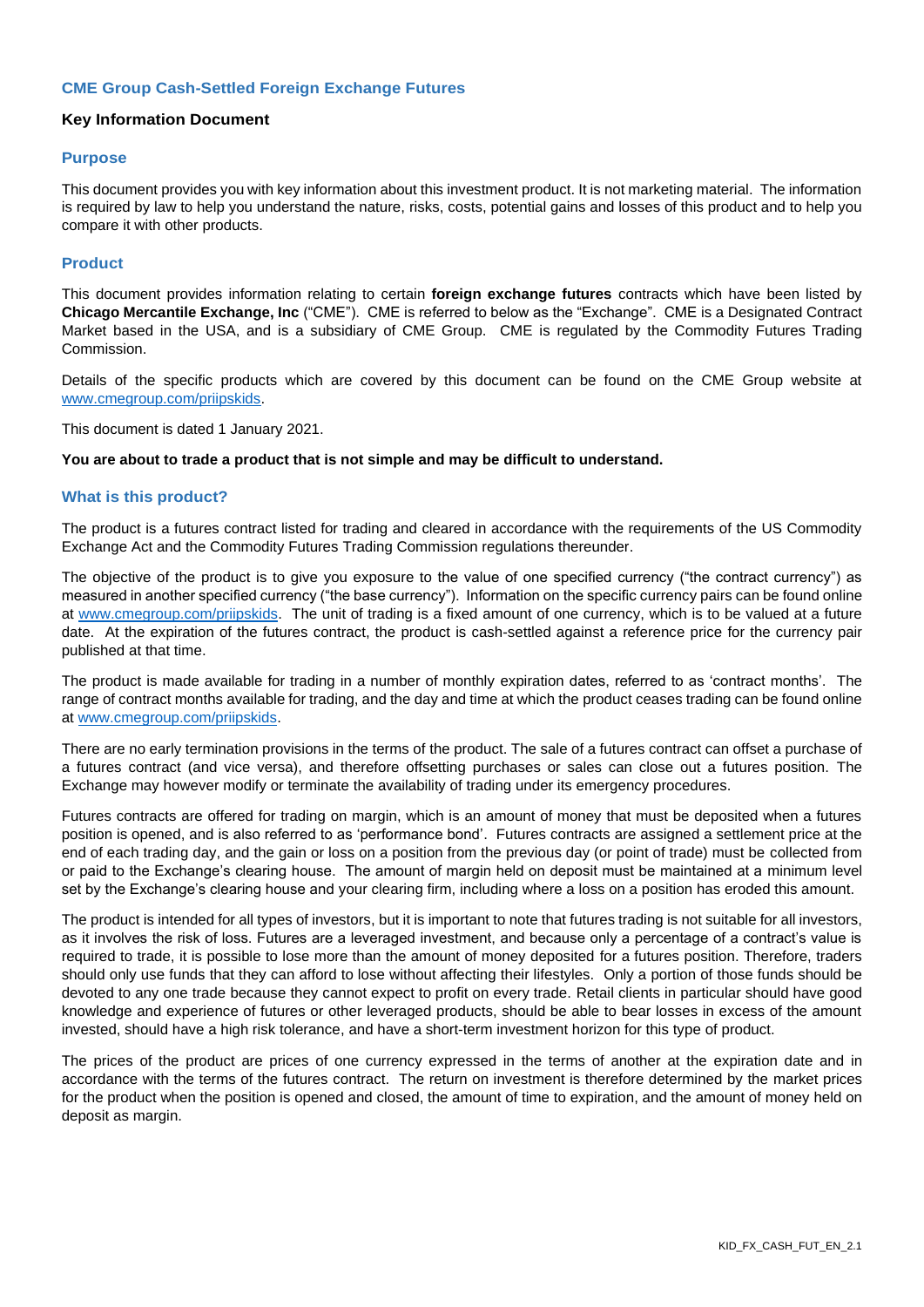## **What are the risks and what could I get in return?**

The summary risk indicator is a guide to the level of risk of this product compared to other products. It shows how likely it is that the product will lose money because of movements in the markets or because we are not able to pay you.

We have classified this product as 7 out of 7, which is the highest risk class. As a futures contract, the product should be considered a high-risk investment product.



There is no maximum loss. In some circumstances you may be required to make further payments to pay for losses. **The total loss you may incur may significantly exceed the amount invested.**

The product is denominated in a foreign currency, and therefore the return, when expressed in your currency, may change depending on currency fluctuations. **Be aware of currency risk. You will receive payments in a different currency, so the final return you will get depends on the exchange rate between the two currencies. This risk is not considered in the indicator shown above.**

This product does not include any protection from future market performance so you could lose some or all of your investment.

The product is listed for trading on a futures market and there is no committed liquidity offered by market makers or the Exchange. Therefore, liquidity depends only on the availability of buyers and sellers in the market. Regular trading activity observed at one point in time does not guarantee regular trading at any other point in time.

This graph illustrates how your investment could perform. You can compare it with the pay-off graphs of other derivatives.

The graph presented gives a range of possible outcomes and is not an exact indication of what you might get back. What you get will vary depending on how the underlying will develop. For each value of the underlying, the graph shows what the profit or loss of the product would be. The horizontal axis shows the various possible prices of the underlying value on the expiry date and the vertical axis shows the profit or loss.

Buying this product holds that you think the underlying price will increase. Selling this product to open a position holds that you think the underlying price will decrease.



The figures shown include all the costs of the product itself, but may not include all the costs that you pay to your advisor or distributor. The figures do not take into account your personal tax situation, which may also affect how much you get back.

## **What happens if the Exchange is unable to pay out?**

You are not exposed to financial loss due to the default of the Exchange. All futures contracts traded on the Exchange are guaranteed by the Exchange's clearing house. No US regulated clearing house has ever defaulted or failed to make a payment to its market participants. In the highly unlikely event that such a default occurred, the initial margin posted to the Exchange's clearing house by you is bankruptcy remote. Thus, the risk of you suffering any loss due to the failure of the Exchange's clearing house is extremely low.

No direct client of the Exchange's clearing house has ever suffered a loss as a result of the failure of one of the Exchange's clearing firms. However, there is a low risk that such a loss could occur if the clearing firm and a fellow client of that direct customer both defaulted. To the extent that an intermediary is employed by you that is not a direct clearing firm of the Exchange's clearing house, the potential exists for losses to be suffered in scenarios other than those described above.

## **What are the costs?**

The Exchange charges a transaction fee for opening or closing a position. Should a futures contract be held to expiration, a cash settlement fee will apply instead of the closing transaction fee. No other charges are applied by the Exchange, although your clearing firm and any other intermediary firm employed by you will also charge fees for their services.